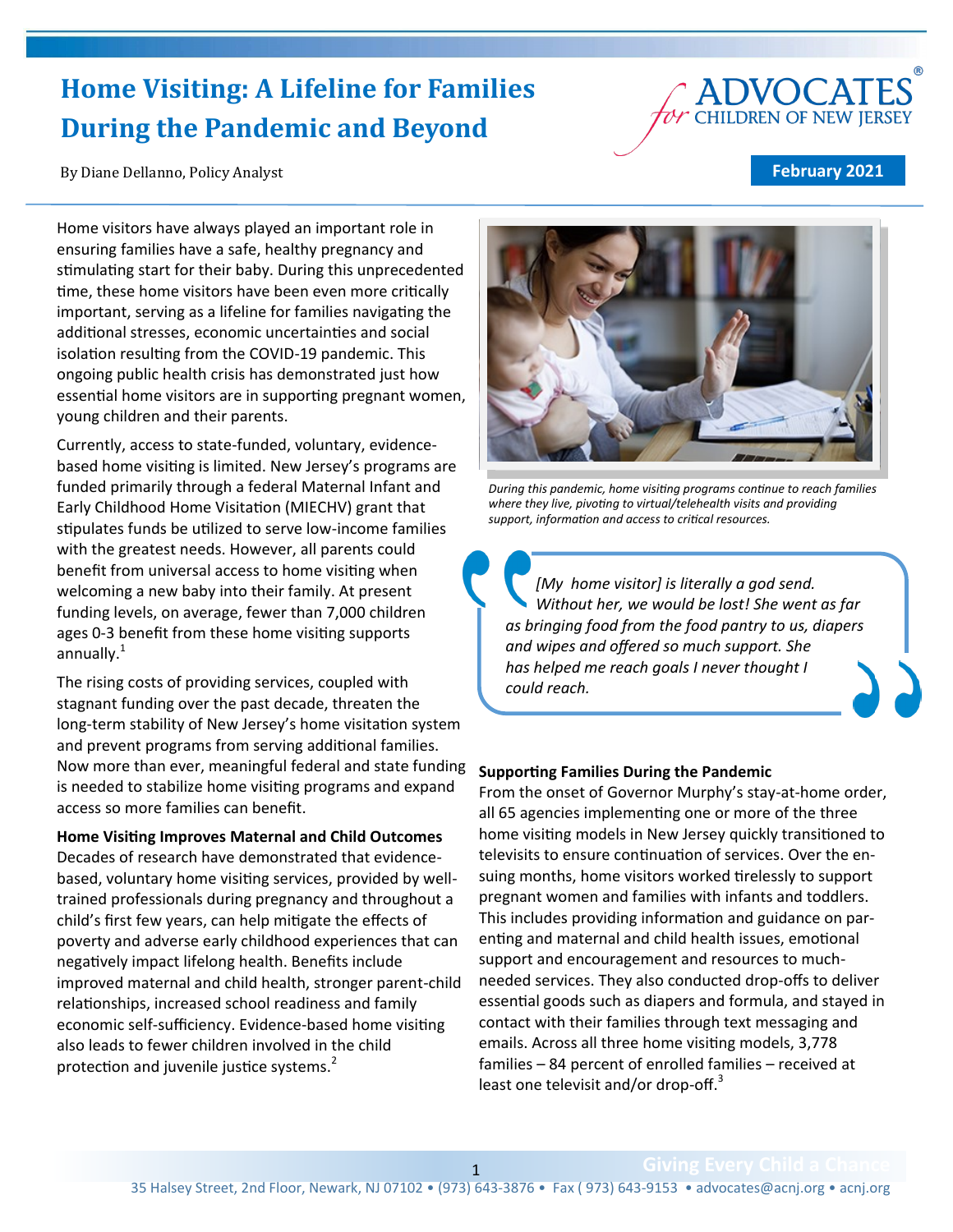# **New Jersey's Statewide System of Evidence-Based Home Visiting (EBHV) Programs**

| Program                                                                        | Home<br><b>Visitor</b>                 | <b>Enrollment</b>                                                                  | <b>Duration</b>                                                                                                        | <b>Program Overview</b>                                                                                                                                                                                                                                                     | <b>High-Priority</b><br><b>Populations These</b><br><b>Programs Serve</b>                                                                                                                                                                                                                                         |
|--------------------------------------------------------------------------------|----------------------------------------|------------------------------------------------------------------------------------|------------------------------------------------------------------------------------------------------------------------|-----------------------------------------------------------------------------------------------------------------------------------------------------------------------------------------------------------------------------------------------------------------------------|-------------------------------------------------------------------------------------------------------------------------------------------------------------------------------------------------------------------------------------------------------------------------------------------------------------------|
| <b>Healthy Families</b><br>New Jersey <sup>-</sup><br>Healthy<br>Families (HF) | Family<br>Support<br>Workers<br>(FSWs) | Anytime<br>during<br>pregnancy<br>or within the<br>first few<br>weeks of<br>birth. | The program<br>serves families<br>from<br>enrollment to<br>age 3 (some HF<br>programs<br>continue to<br>age 5).        | FSWs link new or expectant parents<br>to existing social service and health<br>care resources, and promote<br>positive parenting and the healthy<br>growth and development of infants<br>and children.                                                                      | • Low-income families.<br>• Pregnant or new<br>parent under age 21.<br>• Families with<br>children with<br>developmental<br>delays or disabilities.<br>• Military families.<br>• Families at risk for:<br>involvement in child<br>welfare system;<br>substance abuse;<br>homelessness<br>or domestic<br>violence. |
| Nurse-Family<br>Partnership<br>Nurse-<br>Family<br>Partnership<br>(NFP)        | Registered<br><b>Nurses</b>            | First-time<br>pregnant<br>women prior<br>to 29 weeks<br>gestation.                 | <b>NFP</b> families<br>are<br>encouraged to<br>participate<br>until their child<br>is 2 years old.                     | NFP nurses provide health<br>education and support to improve<br>the health, well-being and self-<br>sufficiency of the family, conduct<br>clinical assessments, and work to<br>ensure that families have access to<br>other available services and<br>supports, as needed. |                                                                                                                                                                                                                                                                                                                   |
| Parents as Teachers.<br>Parents as<br>Teachers                                 | Certified<br>Parent<br>Educators       | Anytime<br>during<br>pregnancy<br>and up until<br>the child is<br>age 3            | The program<br>serves families<br>throughout<br>pregnancy and<br>up until their<br>child<br>completes<br>kindergarten. | The program is an early childhood<br>parent education, family support<br>and school readiness program<br>designed to enhance child health,<br>growth and development, and<br>school achievement as appropriate.                                                             |                                                                                                                                                                                                                                                                                                                   |

All evidence-based home visiting programs share similar characteristics, yet have different approaches depending on family needs. In these voluntary programs, trained professionals meet regularly in the homes of expectant parents or families with young children who want and ask for support. Home visitors evaluate families' strengths and needs and provide services personalized to those needs, such as:

- teaching positive parenting skills and parent-child interactions;
- promoting early learning in the home;
- providing information and guidance on topics such as breastfeeding, safe sleep practices, injury prevention and nutrition;
- supporting timely well-child visits, as well as postpartum visits for mothers;
- conducting screenings and providing referrals to address postpartum depression, substance abuse and family violence;
- screening children for developmental delays; and
- connecting families to other services and resources as needed and appropriate.

*When we first met, [my home visitor] was incredibly friendly, open, non-judgmental of my situation and helpful. Through COVID times, she has constantly texted and shared suggestions for fun activities to do with my son while staying safe inside. Every single problem, issue or concern I have ever had with my children – I have gone to [my home visitor] first and she always responds right away, and she has always had a solution. I truly cannot express my love and appreciation for [my home visitor] and all she has done for me and my family.*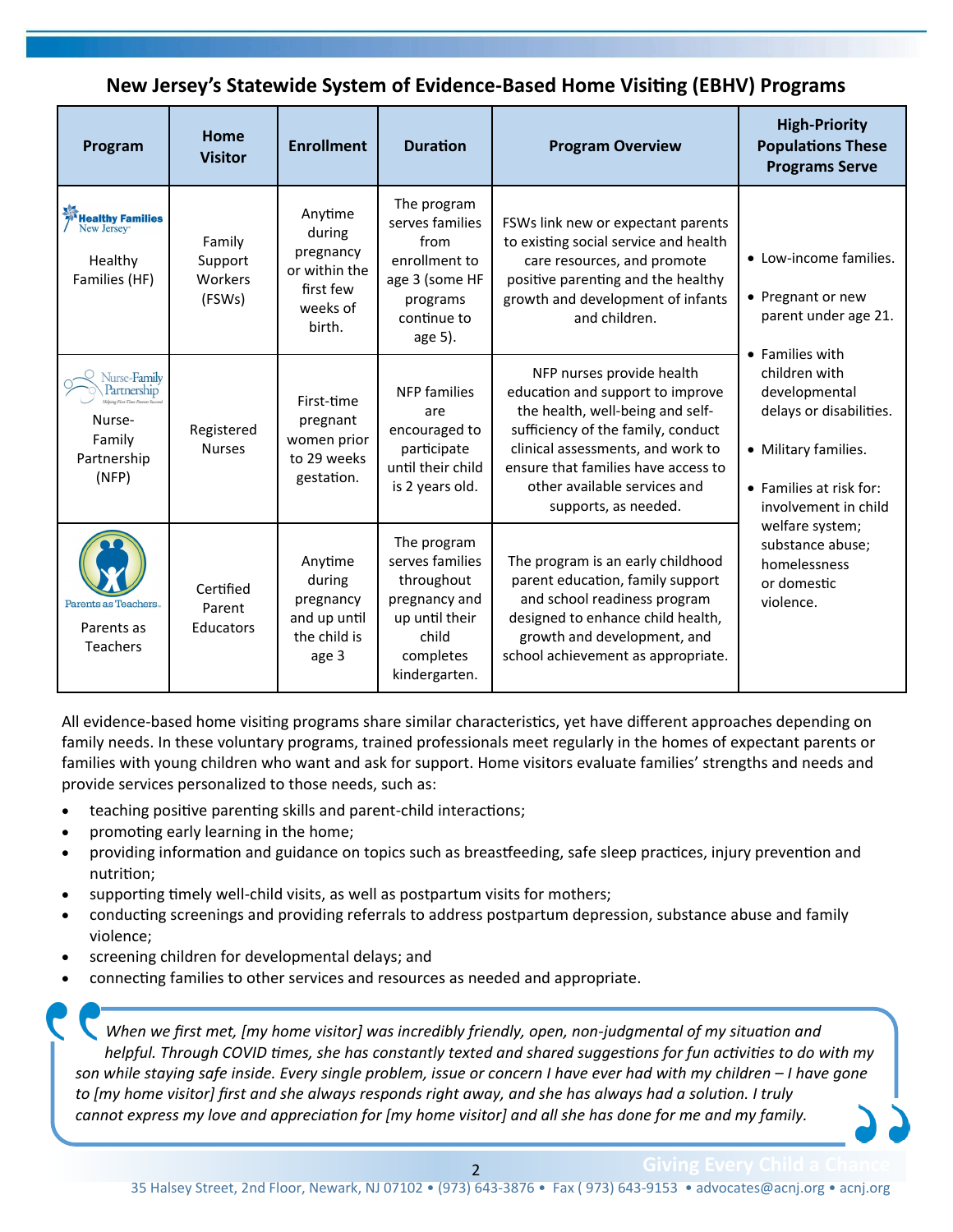## **Home Visitors: Delivering Essential Supports**

Throughout the pandemic, home visitors have provided:

- **Prenatal and Postnatal Supports the pandemic** has been especially difficult for pregnant and postpartum moms and newborns. Birthing plans were interrupted and COVID-19-related concerns, particularly early on in the pandemic, led to early discharge and restrictions on support persons in the delivery room. Once home, social distancing and isolation restrictions created even more challenges. Home visitors ensured prenatal visits, well-baby check-ups and immunizations continued on schedule and were available to provide information and guidance on a wide range of maternal and child health issues and concerns as well as linkages to other services and resources as needed.
- **Emotional Support**  isolation is challenging for everyone but for families with a newborn or infant, it was even more difficult with little to no access to extended family and friends who would otherwise help. Home visitors were there to offer guidance and encouragement to help them navigate through this stressful time.
- **Access to Food and Supplies**  the pandemic created shortages of essential supplies such as diapers, wipes and food. Parents with young children could not safely leave their home to search for needed items. Home visitors conducted drop-offs to deliver needed supplies and linked families to community resources such as food and diaper banks.

A critical role of the home visitor is to identify local resources and provide individualized referrals to a variety of supports and services without the parent or caregiver feeling stigmatized or judged. The need for this type of support increased dramatically during the peak of the pandemic. The number of referrals to community resources made between April and September of 2020 increased by 33 percent compared to the same time period last year.

Despite initial concerns that participation would decline once home visiting shifted to virtual and telehealth visits, enrollment actually remained steady with 1,221 new families enrolling between April 1 and September 30, 2020.

Seventy-five percent of these enrollments were pregnant mothers. In addition, the total number of active families increased when compared to the same time period from the previous year.



*\*A Nurse-Family Partnership active client is defined as having had a visit in the last 180 days, the child is under 26 months and has not been in the program for over 1,065 days (from the last day of the reporting period). Under Healthy Families and Parents as Teachers home visiting programs, active families are defined as being engaged in at least one of the following: a home visit, completion of screening tools, phone or electronic communication. If families cannot be contacted for a certain amount of days, they are moved to "inactive" levels.*

*Source: NJ Dept. of Children and Families, NFP numbers from EBHV monthly census. HFA and PAT numbers were calculated from raw data.*

The number of completed visits also rose during this same time period, clearly demonstrating that families welcomed and valued the support of the home visitor.

| <b>Percentage of Completed Visits</b><br><b>Between April 1 and September 30</b> |      |  |  |  |
|----------------------------------------------------------------------------------|------|--|--|--|
| 2019                                                                             | 2020 |  |  |  |
| 84%                                                                              | 89%  |  |  |  |

*Source: NJ Dept. of Children and Families, EBHV Monthly Census.*

#### **Home Visiting Addresses Racial Disparities**

New Jersey's home visiting programs have been a lifeline for the expectant women, children and families they serve. Unfortunately, too few have been able to benefit from these vital programs, leaving already overburdened households at an even greater risk. The pandemic has disproportionately impacted low-income communities and communities of color, exacerbating inequities and demonstrating cracks in our systems of supports. Because of its culturally responsive, community-driven approach, evidence-based home visiting programs are an effective way to address these racial disparities.<sup>4</sup>